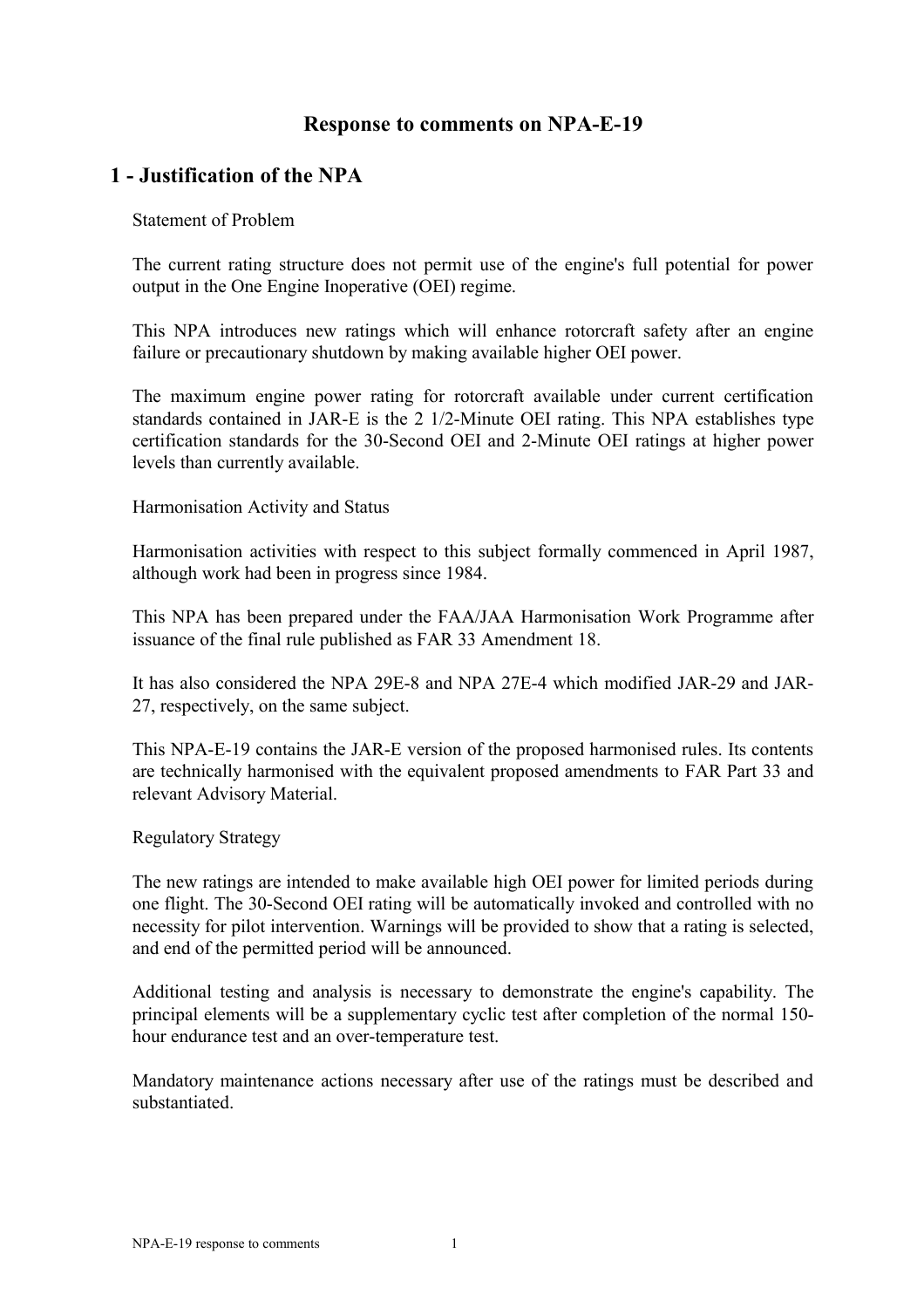A method of power assurance must be substantiated to ensure availability of the ratings throughout the life of the engine. This will be complemented by a programme of ex-service sample engine testing.

Description of Proposed New Requirements

This NPA modifies paragraph JAR-E 40 by introducing 30-Second and 2-Minutes OEI Power ratings for multi-engine rotorcraft and, to ensure continued airworthiness, incorporates, in JAR-E 25, requirements for mandatory post-flight inspections and maintenance actions after their use. A power assurance plan, including test of in-service engines, will be necessary. It will be similar in principle to a life management plan for life limited parts.

This NPA modifies paragraph JAR-E 50 by introducing the need for automatic availability and automatic control within the operating limits of the 30-Second OEI ratings, since pilot workload will be very high. The pilot will be able to concentrate upon flying the aircraft without having to concern himself with power scheduling. It is consistent with JAR 29.1143 (f).

This NPA modifies JAR-E 60 by requiring a means or provision for a means to alert the pilot at the start and completion of the 30-Second / 2-Minute OEI time periods and to record each usage in order to permit adequate maintenance following use of these ratings. This is the engine counter-part of similar requirements in JAR 27/29.1305.

This NPA modifies paragraph JAR-E 150 by introducing the conditions which will be applicable to the additional 4 cycle (2 hour) endurance test and by providing pass / fail criteria for the condition of the engine following the additional 4 cycle (2 hour) endurance test. They are intended to ensure that the structural integrity of the engine is not compromised.

This NPA modifies JAR-E 740 to introduce a 4 cycle (2 hour) additional test which substantiates the use of 30-Second and 2-Minute OEI Power ratings and associated operating limits. It also specifies the basic 150-hour endurance test to be considered for certification of engines with the 30-Second and 2-Minute OEI Power ratings whether these ratings are associated with a 30-Minute OEI or a Continuous OEI rating. This combination  $\ll 150$ -hour + 2-hour» is imposed by the rules to ensure the necessary severity of the testing at high temperature for these high power ratings.

This NPA does not modify JAR E 820. Consideration of the new OEI ratings in JAR E 820 was made by NPA-E-34. Each application for engines with these 30-Second/2 Minute -OEI ratings should be considered on a case by case basis until formal publication of NPA-E-34.

This NPA modifies JAR-E 830 to exclude turbine temperature conditions associated uniquely with 30-Second / 2-Minute OEI Power ratings when establishing the 20 second transient operating limits associated with other ratings. The concept of separately identified transient operating limits is not applicable for 30-Second / 2-Minute OEI Power ratings.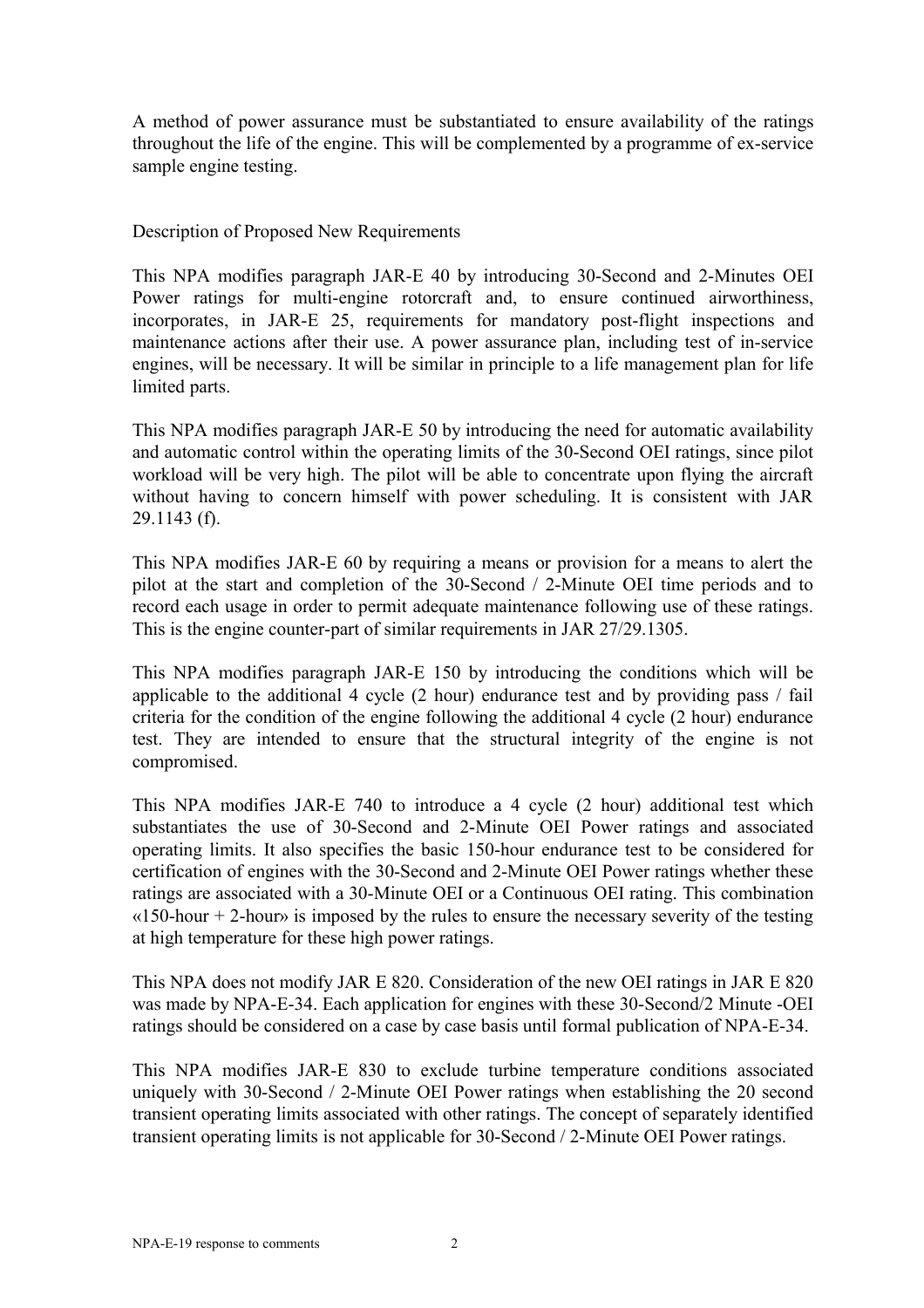This NPA does not modify JAR-E 840. Consideration of the new OEI ratings in JAR-E 840 was made by NPA-E-13. Each application for engines with these 30-Second / 2- Minute OEI ratings should be considered on a case by case basis until formal publication of NPA-E-13. (FAA made a similar statement with respect to FAR 33.27 in the preamble to Amendment 18 of FAR 33)

This NPA adds a new paragraph JAR-E 920 which requires an over-temperature test for demonstrating margins in the turbine above the temperature operating limit associated with the 30-Second OEI Power rating.

JAR-E, as modified by this NPA-E-19, is considered as being equivalent to the FAR 33 and associated advisory material as they were proposed to be revised after this harmonisation effort.

The definitions of the new 30-Second / 2-Minute OEI ratings for rotorcraft engines will be incorporated into JAR-1 per NPA-1-3.

# **2 - Economic impact analysis**

The objective of the new 30-Second and 2-Minute OEI ratings is to enhance safety in the event of an engine failure by providing enhanced power capability to the pilot.

This NPA defines the requirements to be complied with by the engine for ensuring an appropriate safety level consistent with the JAR-E requirements.

The cost of required tests and analysis for obtaining approval of these new ratings should be viewed as the price of an additional capability and would be evaluated by the manufacturers based on market potential for these optional ratings.

This NPA is harmonising JAR-E and FAR-33 requirements related to the 30-Second and 2- Minute OEI ratings, reducing the effort for validation of engines and the associated cost.

Therefore it is assumed that there will be no adverse economic impact.

## **3 - Comments received during the circulation of the NPA**

Comments were received from the following organisations :

- Authorities of Austria, Canada, Denmark, France, Germany, United Kingdom and  $USA$ 

- AECMA, ECOGAS, Eurocopter, IFALPA, SBAC and Turboméca.

## **4 - Response to comments**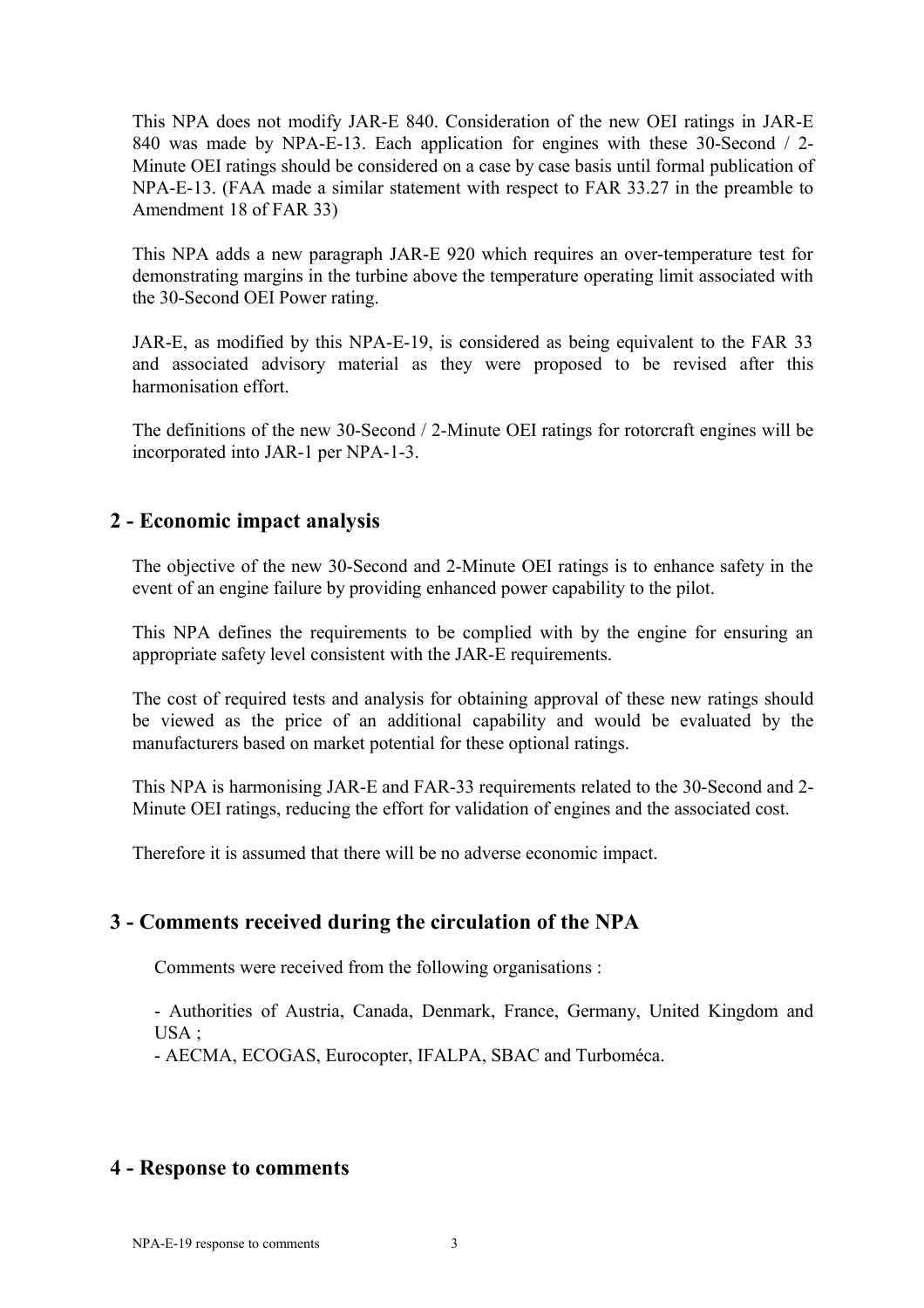Five commenters approved without comment.

Many editorial comments were made : when they were agreed and they did not change the interpretation of the texts, they were not individually addressed in this response document.

One commenter thought that the proposals were not harmonised with Amendment 18 of FAR 33 and recommended to temporarily withdraw the proposal of JAR-E 25 (b)(2) until full harmonisation with FAR 33. This statement was not understood as this NPA is the result of the harmonisation effort : the equivalent changes to FAR 33 will be subject to a future NPRM.

One commenter suggested that engines should be yielding enough power at a 2-minute OEI rating to make a single engine fly-away or landing possible, thus making a 30-Second OEI limit unnecessary. These ratings were requested by aircraft manufacturers for performance enhancement in restricted areas beyond what is achieved with the 2 ½ minute OEI rating. This same commenter stated that the additional 30-Second limit puts extra workload on the pilot as he will have to watch two limits instead of one. The 30-Second OEI rating has mandatory engine automatic limiting intentionally provided to reduce pilot workload during transition to OEI operation.

One commenter questioned who would provide under JAR-E 60 (h)(2) the logging system. This requirement is common to JAR 27/29 requirements and its purpose is not to interfere with commercial agreement between engine and aircraft manufacturers.

Some commenters noted errors in the duration of the test of JAR-E 740 (c)(3) : in particular the schedule of  $(c)(3)(i)$  gave only 137.5 hours instead of the required 150 hours. This was corrected.

One commenter proposed to add the following words to paragraph (4) of ACJ E 20 (f) : « Especially a MGT active stop should not prevent the engine from reaching the 30-second or 2-Minute OEI power with a cold soaked engine (« power hole » phenomenon). A reference to cold soaked engine was added in the ACJ.

One commenter suggested that the first sentence of paragraph  $(4)(d)(i)$  of ACJ E 25 was a « rule » to be transferred into JAR-E 25. This was essentially a repeat of the proposed rule in JAR-E 25 (b)(2) as a means to provide introduction to the advisory material and not a new rule.

One commenter requested a definition of the wording « representative aged engines » (found in paragraph  $(4)(d)(ii)$  of ACJ E 25). This was recognised as an appropriate request but this definition is too closely related to the specific design of the considered engine to be able to provide advisory material on a general basis. It is the duty of the manufacturer to provide data.

One commenter noted that the depth of detail in ACJ E 40 was surprising as it is mostly related to aircraft requirements. It noted some errors or contradiction. The text was improved.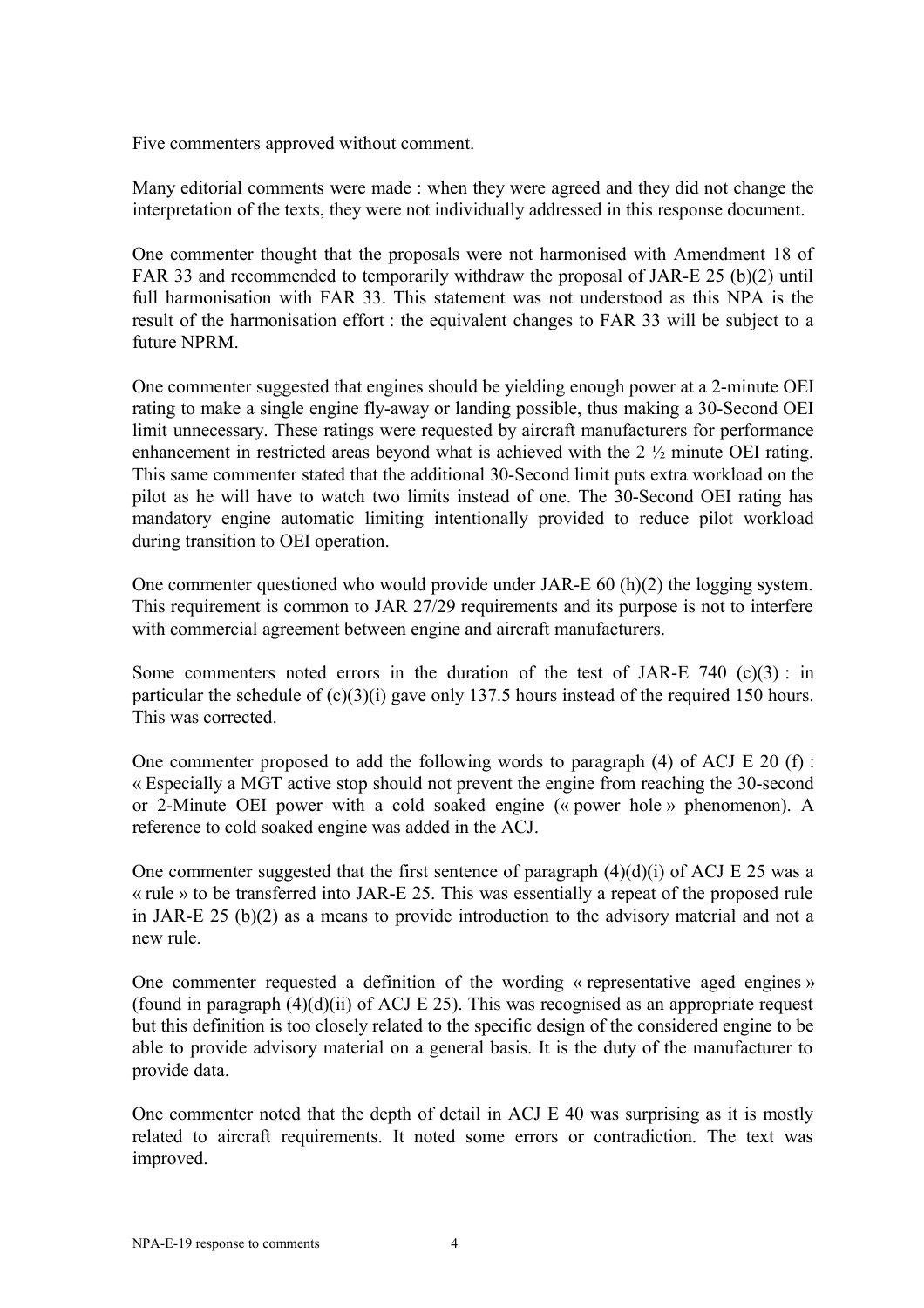One commenter thought that paragraph (1) of ACJ 40 (b)(3) was confusing and irrelevant. The text was simplified but retained as an useful reminder of a basic principle.

One commenter noted in paragraph (1) of ACJ E 50 (f) that the last sentence of « *The required automatic control of the 30-Second OEI power is intended to avoid the need for monitoring engine parameters such as output shaft torque or power, output shaft speed, gas generator speed, and gas path temperatures. Such means for automatic control within the operating limitations should be effective during normal and abnormal operations. Means other than an automatic limiter may be proposed to satisfy this paragraph*. » was conflicting with the rule which imposed an automatic control. Another commenter proposed to add « provided that it can be shown that the limits will not be exceeded » to this same sentence. It was agreed to delete the sentence because of conflict with the rule.

One commenter suggested to delete the last sentence of  $\S(1)$  in ACJ E 50 (f). This was agreed because it is not really relevant to the subject.

One commenter requested deletion of the first sentence in  $\S$  (3) of ACJ E 60 (h) because hazardous engine effects are defined in JAR-E 510 and not in AMJ 25.1309 and because it was not consistent with the second sentence of the same paragraph. There are two objectives : one for the overall system (first sentence) and one for the sub-components (second sentence). The sentence was modified to clarify.

One commenter questioned the reference to JAR-E 50 (c) at end of  $\S$  (3) in ACJ E 60 (h) because it was a reference only valid in relation to another, future, NPA. This was agreed and the sentence was deleted.

One commenter suggested to remove the words « power turbine » in ACJ E 140 because it would be unusual to have accessories driven by the power turbine. This was rejected for this very reason : accessories driven by the gas generator are more usual and do not require specific interpretative material.

One commenter proposed, in paragraph (2) of ACJ E 150 (f) to replace « no failure of any significant engine component becomes evident » by « no failure of any significant engine component occurs during test or during shutdown, or becomes evident during the subsequent tear-down inspection ». This was agreed.

One commenter questioned the adequacy of paragraph (4) of ACJ E 150 (f) when talking of components which are distressed beyond serviceable limits and proposed improved wording. This was agreed.

One commenter suggested to move to ACJ E 40 (b)(3) the second sub-paragraph of  $\S$  (3) in ACJ E 730 because it is associated with establishing the rating. This was agreed.

One commenter requested better guidance on the acceptance criteria for demonstrating turbine integrity in ACJ E 920. This comment was not understood because the second subparagraph of the ACJ proposed the criteria.

One commenter stated that the checking of installed power availability could result in repercussions on aircraft component life usage. This was noted. However, power assurance